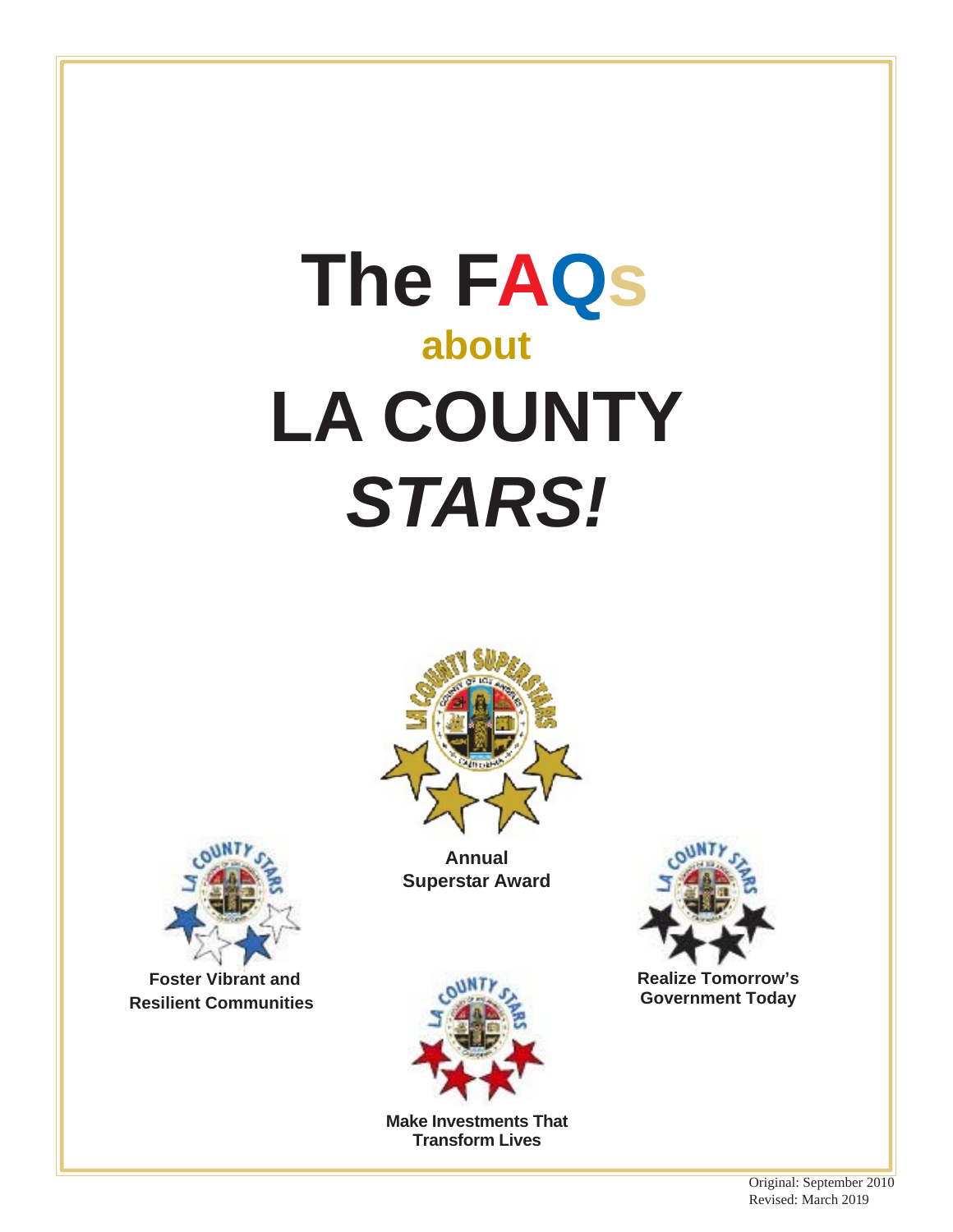## **What is the LA COUNTY** *STARS!* **Program?**

The acronym *STARS!* stands for **S**pecial **T**alents for **A**chieving **R**emarkable **S**ervice. **LA COUNTY** *STARS!* is the Countywide public employee recognition program that recognizes and celebrates exceptional achievements of County employees.

## **How did the LA COUNTY** *STARS!* **Program begin?**

On March 15, 2005, as part of the second update to the County Strategic Plan, the Board of Supervisors approved Strategy 1 of the Strategic Plan – Service Excellence:

 "By May 31, 2006, develop and implement an enhanced Countywide employee recognition system and related communication plan that recognizes performance reflective of the County mission statement and values. The plan should recognize both management and non-management employees and both individuals and teams, include linkages to departmental programs, include both monthly and annual recognition, and provide a regular reporting protocol to the Board of Supervisors."

On November 29, 2005, the Strategic Plan Guiding Coalition recommended that the Board approve a policy "establishing **LA COUNTY** *STARS!* as the new Countywide employee recognition program, replacing the current Employee of the Month program, effective January 1, 2006, in order to expand the opportunity to recognize and celebrate exceptional achievements of County employees and to promote and reward performance consistent with the Values, Mission, and Goals of the County Strategic Plan."

## **Who is eligible for LA COUNTY** *STARS!***?**

All permanent employees performing competently or higher are eligible for nomination, with the exception of Department Heads and Chief Deputies, or a team or individual that has previously been recognized within the last 12 months. The program allows for the nomination of teams, individuals, management and non-management employees. Teams are generally defined as task forces, committees, or groups consisting of 20 individuals or less.

## **Where can departments or individuals obtain information such as nomination forms?**

Those who have questions about the program can either contact their department's Human Resources/ Personnel Office or visit the program's website at http://stars.lacounty.gov.

#### **How can departments submit nominations?**

Nominations can be submitted using email, and *must* include the department head's signature or that of his/her designee. E-mail lacountystars@hr.lacounty.gov. (PDF copies may be submitted which must include the department head or his/her designee's signature.)

#### **Can an employee be nominated for an individual and a team effort during a single rating period?** Yes, as long as the nomination is for a separate project or effort.

#### **If a nominee is not selected for recognition, can the department resubmit at a later time?**

Yes. Individuals or teams not selected for recognition may have their nomination re-submitted once. Individuals or teams who have been recognized are not eligible for consideration of another award for a period of 12 months.

#### **How are LA COUNTY** *STARS!* **selected?**

Members of the Evaluation Committee will review all nominations and will assign points to each segment of the nomination criteria. Nominations that meet the threshold criteria will be awarded as **LA COUNTY STARS!**. Representatives from each County department will have the opportunity to serve on the Evaluation Committee on a rotational basis.

#### **How many LA COUNTY** *STARS!* **will be selected each quarter?**

The number of awards given each quarter will depend upon the number of nominees who meet the threshold criteria based upon the points awarded for each entry.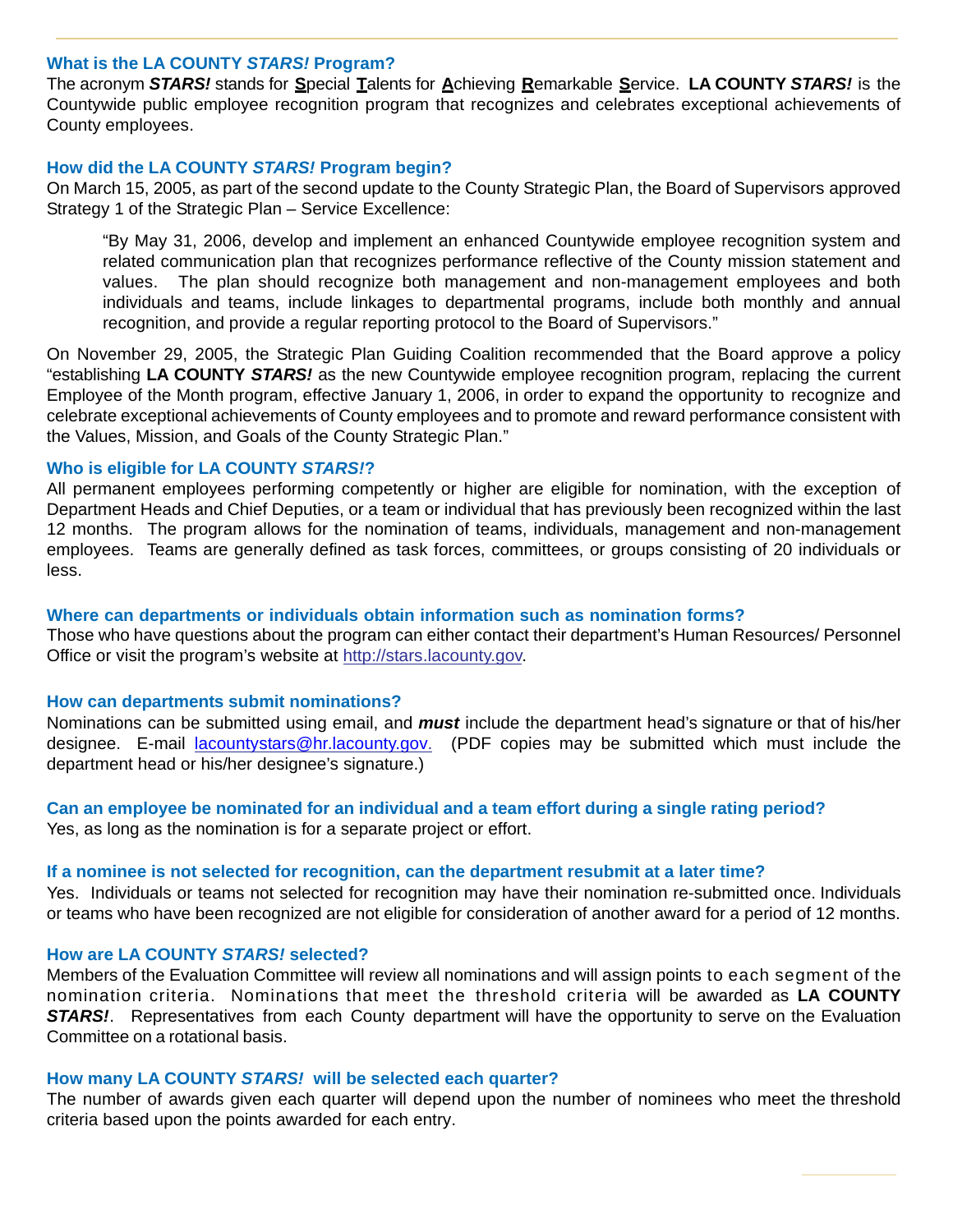# **What types of recognition will the LA COUNTY** *STARS!* **receive?**

**LA COUNTY** *STARS!* will receive:

- A custom-designed lapel pin
- A letter of commendation in the awardees' permanent personnel file from the Director of Personnel
- A personalized, decorative scroll from the Board of Supervisors presented at a Board meeting
- A framed photograph of the individual/team taken at the recognition ceremony
- Display of winners on the County of Los Angeles' **LA COUNTY** *STARS!* Web site
- Photograph in the County DIGEST

## **What is LA COUNTY SUPER***STARS!***?**

**LA COUNTY SUPER***STARS!* is the annual award bestowed on the County of Los Angeles' best and brightest. Winners of the quarterly **LA COUNTY** *STARS!* awards will automatically become the nominees for the **LA COUNTY SUPER***STARS!* award (individual and team).

## **How are LA COUNTY SUPER***STARS!* **selected?**

Winners of the quarterly **LA COUNTY** *STARS!* award will automatically become the nominees for the annual **LA COUNTY SUPER***STARS!* award (individual and team). In the beginning of the new calendar year, the Evaluation Committee will review the nominations and rate them based upon a numerical scoring system. One individual and one team from each of the three strategies will be awarded as **LA COUNTY SUPER***STARS!* from the pool of winners for that calendar year.

## **What types of recognition will LA COUNTY SUPER***STARS!* **receive? LA COUNTY SUPER***STARS!* will receive:

- All of the components of the monthly recognition package
- A personalized trophy
- One regular day off from work with pay and benefits
- A preferred parking place for one month, depending on availability
- An invitation to ride on a float at the L.A. County Day at the Fair parade

# **When will LA COUNTY SUPER***STARS!* **receive their award?**

**LA COUNTY SUPER***STARS!* will receive their awards during the month of May in celebration of Public Service Recognition Week.

## **When will the LA COUNTY** *STARS!* **receive their awards?**

**LA COUNTY** *STARS!* will receive their scrolls from the Board of Supervisors on a Tuesday every quarter.

# **What is the LA COUNTY** *STARS!* **recognition ceremony?**

To celebrate and honor the accomplishments of **LA COUNTY** *STARS!*, a recognition ceremony is held on a Tuesday of each quarter during a live telecast meeting of the Board of Supervisors. The meetings are held in the 3rd floor Board Hearing Room 381-B, Kenneth Hahn Hall of Administration, 500 W. Temple Street, LA, CA 90012. During the ceremony, the Chairperson/Mayor of the Board will introduce the **LA COUNTY** *STARS!***,** commend them on their achievements, and present each honoree with a hand-painted scroll. Photographs are also taken with **LA COUNTY** *STARS!* during the program which will be mailed to winners a short time after the ceremony.

**What shall LA COUNTY** *STARS!* **and LA COUNTY SUPER***STARS!* **wear to the recognition ceremony?**  Professional business attire is very suitable for this occasion. However, for those individuals working in law enforcement and related fields, Class A Uniforms are also an appropriate choice of attire to receive this honor.

# **What can LA COUNTY** *STARS!* **and LA COUNTY SUPER***STARS!* **expect before and during the recognition ceremony?**

Parking will be provided to **LA COUNTY** *STARS!* and **LA COUNTY SUPER***STARS!* and their guests. An orientation will be conducted on the day of the recognition ceremony to familiarize honorees with the program and discuss proper protocol. Winners will not be asked to deliver a speech or make any remarks.